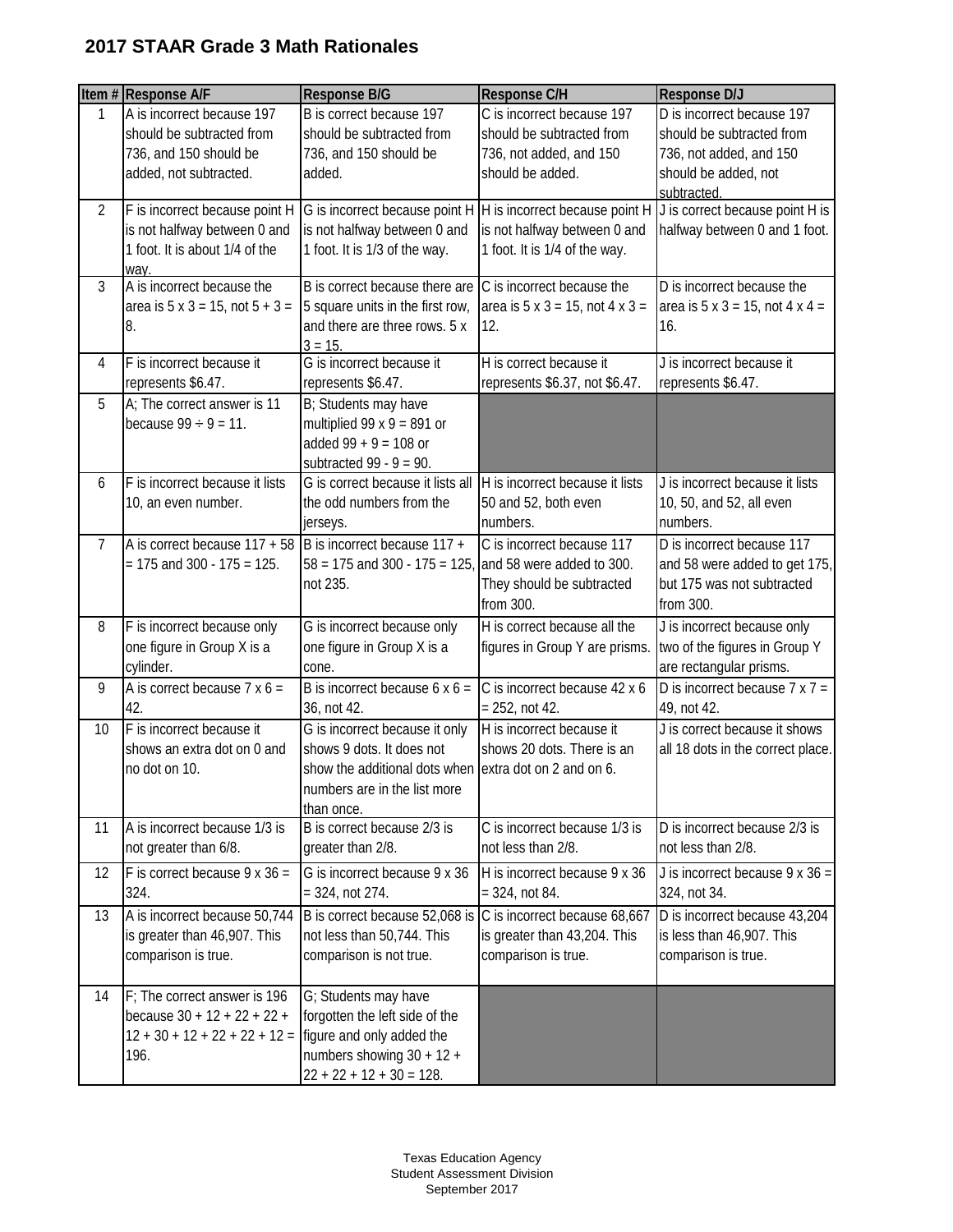## **2017 STAAR Grade 3 Math Rationales**

|    | Item # Response A/F                                                  | <b>Response B/G</b>                                                                                | Response C/H                                                        | Response D/J                                                                |
|----|----------------------------------------------------------------------|----------------------------------------------------------------------------------------------------|---------------------------------------------------------------------|-----------------------------------------------------------------------------|
| 15 | A is incorrect because it                                            | B is correct because it shows                                                                      | C is incorrect because it                                           | D is incorrect because it                                                   |
|    | shows a pattern of adding 2 to a pattern of multiplying all of       |                                                                                                    | shows a pattern of subtracting                                      | shows a pattern of dividing all                                             |
|    |                                                                      | most of the number of dollars: the number of dollars by 3: 1 $x$ 2 from most of the number of      |                                                                     | of the number of dollars by 3:                                              |
|    | $1 + 2 = 3$ ; $2 + 2 = 4$ ; and $4 + 2$<br>$= 6.$                    | $3 = 3$ ; $2 \times 3 = 6$ ; $4 \times 3 = 12$ ;<br>and $5 \times 3 = 15$ .                        | dollars: $3 - 2 = 1$ ; $4 - 2 = 2$ ;<br>and $6 - 2 = 4$ .           | $3 \div 3 = 1$ ; $6 \div 3 = 2$ ; $12 \div 3 =$<br>4; and $15 \div 3 = 5$ . |
| 16 | F is incorrect because (3 x                                          | G is incorrect because (35 x                                                                       | H is correct because (3 x                                           | J is incorrect because (5 x                                                 |
|    | $1,000$ ) + $(5 \times 1,000)$ + $(8 \times$                         | $100$ ) + $(8 \times 10)$ + $(24 \times 1)$ =                                                      | $10,000$ + $(5 \times 1,000)$ + $(8 \times$                         | $10,000$ + $(3 \times 1,000)$ + $(8 \times$                                 |
|    | $100$ ) + $(2 \times 10)$ + $(4 \times 1)$ =                         | 3,604.                                                                                             | $100$ ) + $(2 \times 10)$ + $(4 \times 1)$ =                        | $100$ ) + (2 x 10) + (4 x 1) =                                              |
|    | 8,824.                                                               |                                                                                                    | 35,824.                                                             | 53,824.                                                                     |
| 17 | A is incorrect because 27                                            | B is incorrect because 27                                                                          | C is incorrect because $27 \div 3$                                  | D is correct because $27 \div 3 =$                                          |
|    | should be divided by 3, not                                          | should be divided by 3, not                                                                        | $= 9$ , not 7.                                                      | 9.                                                                          |
|    | multiplied by 2.                                                     | multiplied.                                                                                        |                                                                     |                                                                             |
| 18 | F is correct because Debra                                           | G is incorrect because it only                                                                     | H is incorrect because Debra                                        | J is incorrect because Debra                                                |
|    | finished 45 minutes after the                                        | shows Shelly's time 20                                                                             | finished 45 minutes after the                                       | finished 45 minutes after the                                               |
|    | race started at 9:45 and Shelly minutes after the race started       |                                                                                                    |                                                                     | race started at 9:45 and Shelly race started at 9:45 and Shelly             |
|    | finished 20 minutes after                                            | at 9:20.                                                                                           | finished 20 minutes after                                           | finished 20 minutes after                                                   |
|    | Debra at 10:05.                                                      |                                                                                                    | Debra at 10:05, not 9:05.                                           | Debra at 10:05, not 10:00.                                                  |
|    |                                                                      |                                                                                                    |                                                                     |                                                                             |
| 19 | A is incorrect because the two B is incorrect because the two        |                                                                                                    | C is incorrect because the two                                      | D is correct because the two                                                |
|    | largest puzzles are 498 + 473                                        | largest puzzles are not 402 +                                                                      | largest puzzles are 498 + 473                                       | largest puzzles are 498 + 473                                               |
|    | $= 971$ , not 961.                                                   | $498 = 900.$                                                                                       | $= 971$ , not 861.                                                  | = 971, which is "Not here."                                                 |
| 20 | F is incorrect because $3/6 \neq$                                    | G is incorrect because $7/8 \neq$                                                                  | H is correct because $6/8 =$                                        | J is incorrect because 5/6 $\neq$                                           |
|    | $3/4$ .                                                              | 3/4.                                                                                               | 3/4.                                                                | $3/4$ .                                                                     |
| 21 | A is incorrect because 6                                             | B is correct because 6 should                                                                      | C is incorrect because 6                                            | D is incorrect because 6                                                    |
|    | should be multiplied by 5, not                                       | be multiplied by 5 and then                                                                        | should be multiplied by 5 and                                       | should be multiplied by 5, not                                              |
|    | added, and then multiplied by                                        | multiplied by 2.                                                                                   | then multiplied by 2, not                                           | added, and then multiplied by                                               |
|    | 2, not added.                                                        |                                                                                                    | divided.                                                            | 2.                                                                          |
| 22 | F is incorrect because it lists                                      | G is incorrect because it does                                                                     | H is incorrect because it lists                                     | J is correct because                                                        |
|    | the two rectangles with an                                           | not list Rectangle V with an                                                                       | the two rectangles with an                                          | Rectangles V, X, and Y have                                                 |
|    | area that is not 36. The area                                        | area of $6 \times 6 = 36$ .                                                                        | area that is not 36. The area                                       | an area of 36 square                                                        |
|    | of Rectangle W is $12 \times 6 = 72$ ,                               |                                                                                                    | of Rectangle W is $12 \times 6 = 72$ ,                              | centimeters.                                                                |
|    | and the area of Rectangle Z is                                       |                                                                                                    | and the area of Rectangle Z is                                      |                                                                             |
| 23 | $10 \times 8 = 80.$<br>A is incorrect because 28                     | B is incorrect because 28                                                                          | $10 \times 8 = 80.$<br>C is correct because $28 \div 4 =$           | D is incorrect because 28                                                   |
|    | should be divided by 4, not                                          | should be divided by 4, not                                                                        | 7, and $4 \times 7 = 28$ is in the                                  | should be divided by 4, not                                                 |
|    | added to 4.                                                          | multiplied by 4.                                                                                   | same fact family.                                                   | subtracted by 4.                                                            |
| 24 | F; The correct answer is 108.                                        | G; Students may have used 6                                                                        |                                                                     |                                                                             |
|    | Week 4 has a total of 8 $\times$ 6 =                                 | $\div$ 2 = 2, not 6 $\div$ 2 = 3, for a                                                            |                                                                     |                                                                             |
|    | 48. Week 5 has a total of 5 x 6 total of $48 + 32 + 26 = 104$ .      |                                                                                                    |                                                                     |                                                                             |
|    | $=$ 30, and 30 + 3 = 33. Week 6                                      |                                                                                                    |                                                                     |                                                                             |
|    | has a total of $4 \times 6 = 24$ , and                               |                                                                                                    |                                                                     |                                                                             |
|    | $24 + 3 = 27$ , $(48 + 33 + 27 =$                                    |                                                                                                    |                                                                     |                                                                             |
|    | $108)$ .                                                             |                                                                                                    |                                                                     |                                                                             |
| 25 | A is incorrect because the                                           | B is incorrect because the                                                                         | C is incorrect because the                                          | D is correct because the table                                              |
|    | table shows a pattern of                                             | table shows a pattern of                                                                           | table shows a pattern of                                            | shows a pattern of adding 4:<br>$77 + 4 = 81$ ; $79 + 4 = 83$ ; $81 +$      |
|    | adding 4, not a pattern of<br>subtracting 2: 77 - $2 \neq 81$ ; 79 - | adding 4, not a pattern of<br>subtracting 4: 77 - 4 $\neq$ 81; 79 -                                | adding 4, not a pattern of<br>adding 2: $77 + 2 \neq 81$ ; $79 + 2$ | $4 = 85$ ; and $83 + 4 = 87$ .                                              |
|    |                                                                      | 2 ≠ 83; 81 - 2 ≠ 85; and 83 - 2 4 ≠ 83; 81 - 4 ≠ 85; and 83 - 4 $\neq$ 83; 81 + 2 ≠ 85; and 83 + 2 |                                                                     |                                                                             |
|    | $\neq$ 87.                                                           | $\neq$ 87.                                                                                         | $\neq 87$ .                                                         |                                                                             |